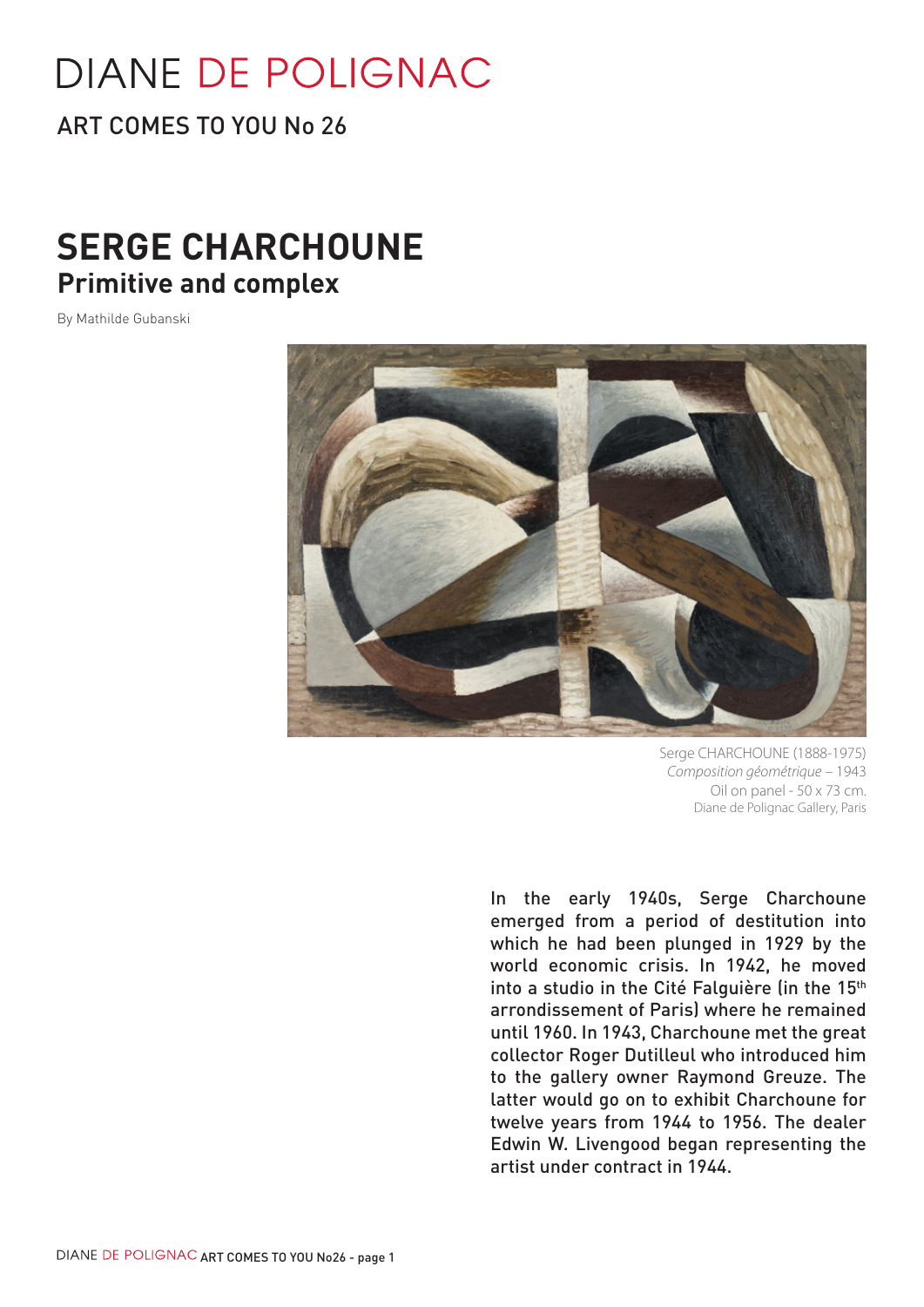#### AN ABSTRACT STYLE OF PAINTING

In the 1940s, Serge Charchoune returned to abstract painting—he was one of the pioneers of the movement under the influence of dadaist and surrealist approaches to automatism. While living in Barcelona, the artist became close to the painter Francis Picabia as early as 1914. Like Picabia, Charchoune switched back and forth between the abstract and the figurative. "So, I prefer to conclude that Charchoune is, in this case, an unrecognised ancestor of the physical improvisations of a Georges Mathieu or a Soulages."1 wrote Alain Bosquet in 1974. *Composition géométrique*, which is presented here, is a purely abstract painting. The title does not provide any clues to understanding the work, which is composed of coloured fields in shades of brown and grey. The construction recalls the paintings of the artist's Russian compatriot Serge Poliakoff.

1-Alain Bosquet, «Charchoune, Une archéologie de l'âme », in the exhibition catalogue for *Charchoune*, Galerie de Seine, Paris, 1974



Francis PICABIA (1879 – 1953) *Caoutchouc* - 1909 Watercolour, gouache and India ink on carboard - 47 x 61 cm. Centre Pompidou, Paris



Serge POLIAKOFF (1900 – 1969) *Composition gris et noir* - 1951 Oil on canvas - 116 x 89 cm. Centre Pompidou, Paris

#### A SILENT STYLE OF PAINTING

Serge Charchoune's style of painting is both silent and restrained. Arriving in Paris during an explosion of colour—as the impressionist and fauvist movements reached their peak— in the French capital, Charchoune looked instead to more ancient role models. "As far as modern painting is concerned," the artist wrote, "Paris was not a revelation for me, but the Louvre on the other hand filled me with enthusiasm." Charchoune thus discovered Delacroix, whose work he admired enormously.



Eugène DELACROIX (1798–1863) *Autoportrait au gilet vert* - 1837 Oil on canvas - 65 x 54,5 cm. Musée du Louvre, Paris



Serge CHARCHOUNE (1888-1975) *Autoportrait* – 1945 Private collection

Charchoune adopted a certain rigour which came to him from the cubists and the purist painters Le Corbusier and Amédée Ozenfant. In French painting, he found elements of regularity and simplicity that suited him and gave his painting an almost "primitive" quality with an economy of means that accentuated its expressive power. The art critic Pierre Brisset described Charchoune's style of painting as a kind of "ornamental that knows how to be serious, austere, silent, of a mystical beauty that is almost Benedictine, in which volumes melt and lose themselves in a barely perceptible chromatism of whites, browns and greys closer to the monk's bure than to Byzantine artifices."